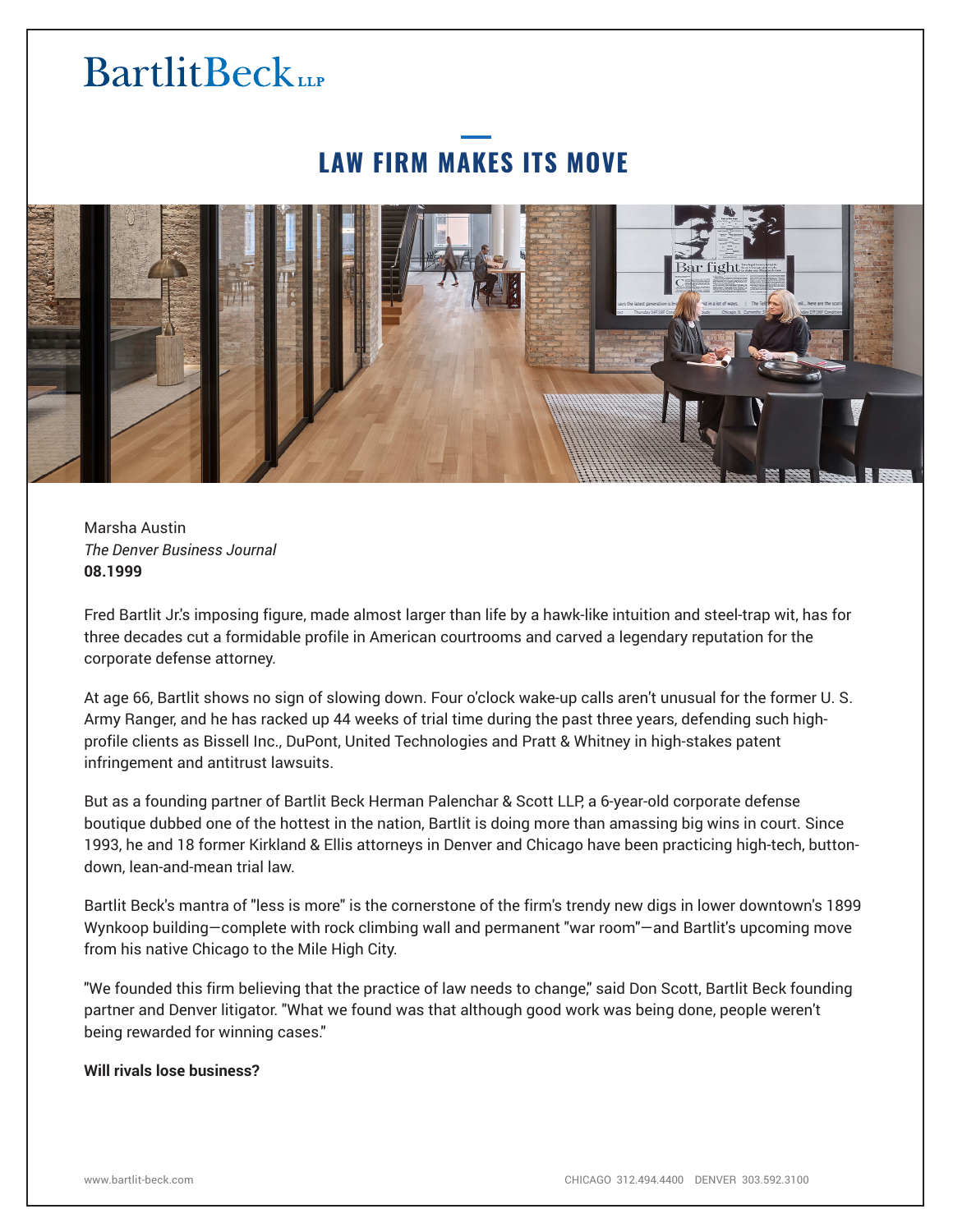LAW FIRM MAKES ITS MOVE

Bartlit Beck's winning track record, popularity with young associates and Bartlit's decision to take up permanent residence in Colorado also could be rewarding for Denver's legal community, according to resident lawyers.

Bartlit Beck attorneys try cases from California to Florida and are on the legal A-list of some of the world's largest corporations. Struggling to prove they can compete with big national firms, Denver litigators could benefit from Bartlit Beck's continued growth in the city and notoriety as a small but stellar corporate defender.

"Denver—they've never had anybody like Fred," said Frances Kencilja, a litigator at Denver's Kencilja & Associates.

But Bartlit Beck's success also could mean trouble for Denver trial attorneys eager to snatch business from big Colorado companies like Qwest Communications International, Storage Technology or Tele-Communications Inc.'s new parent, AT&T.

"His law firm has one of the most sophisticated complex litigation practices in the country," said Brownstein Hyatt Farber & Strickland partner Norman Brownstein. "Absolutely, they are going to be a formidable competitor.''

Clad in a plaid flannel shirt, a bit frayed at the elbows, Bartlit recently sat at the table of one of the few Denver restaurants he claims can rival Chicago cuisine, and shared his vision of legal corporate culture. In his deep television-anchor voice, Bartlit picked apart the economics of traditional corporate litigation. He scrolled through a PowerPoint presentation on a laptop he whisked from under his chair and propped on the table.

"There's no big mystery to it. It's common sense," he said.

At big firms like Kirkland & Ellis, legions of eager young associates are hired to work long and—Bartlit emphasized—billable hours. For every associate a law firm puts on a case, it can bring in as much as \$200,000 a year in firm profits.

As young attorneys gain experience, bill less hours and demand higher pay, firms pare their ranks, eventually whittling down their numbers to a few senior partners in top positions.

"If you are making 200 grand on everybody you put on a case, you're going to put more bodies on a case," said Bartlit. "All the money is made by associates because all associates are margins. Nobody knows what a lawsuit should cost or a deposition should cost."

## **A new way of doing things**

**At a glance**

Bartlit Beck Herman Palenchar & Scott LLP

**Founded:** 1993 **Offices:** Chicago, Denver **Attorneys:** 35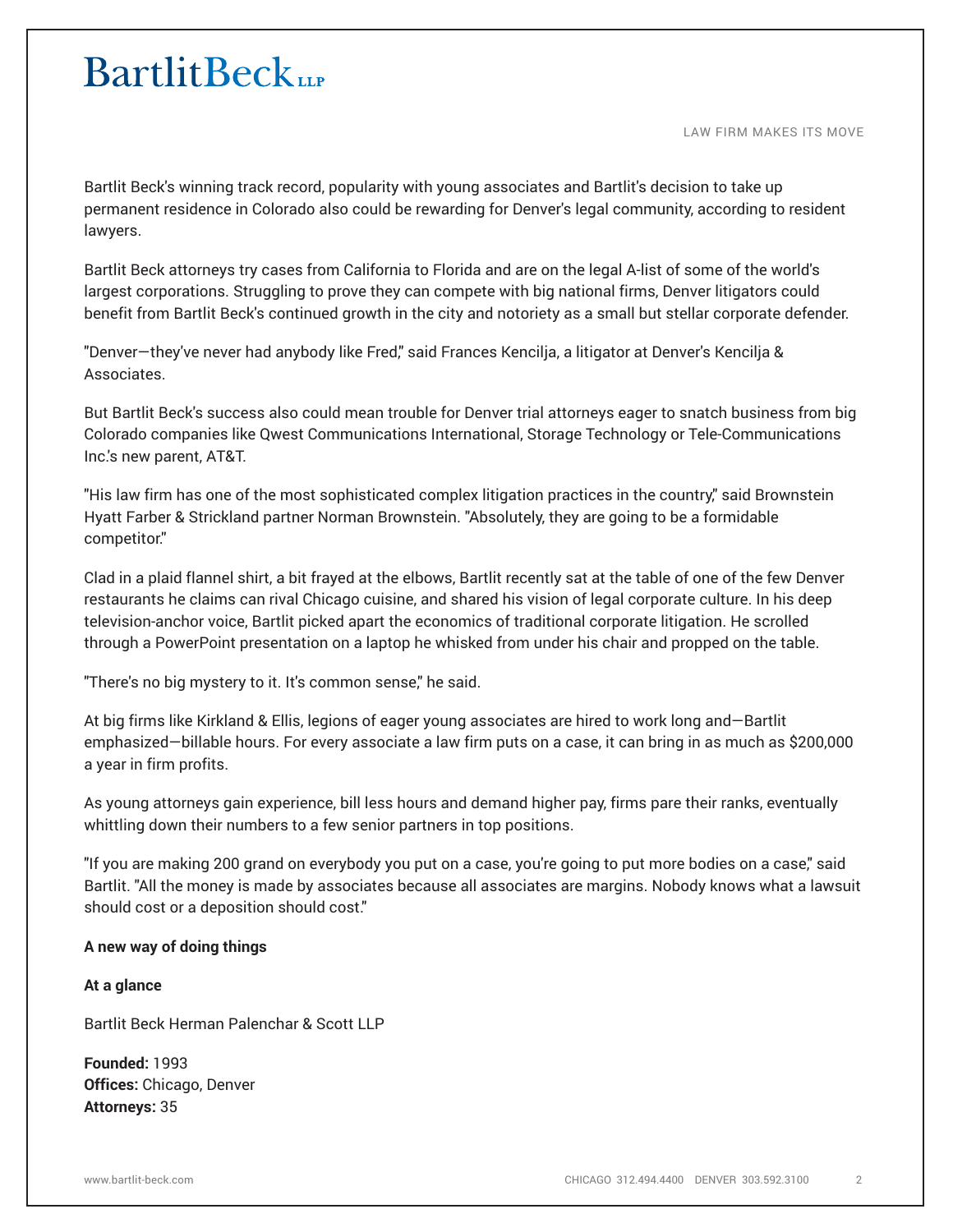#### LAW FIRM MAKES ITS MOVE

### **Colorado-based clients:**

Echostar, Celestial Seasonings, Level 3 Communications, Centennial Funds, TIMET.

### **Biography**

Fred Bartlit, Jr.

**Title:** Founding partner of Bartlit Beck Herman Palenchar & Scott LLP **Age:** 66 **Hometown:** Harvey, Ill. **Law School:**

University of Illinois College of Law, *magna cum laude*, first in class

**Background:** Graduate of West Point with a Bachelor's Degree in Engineering; former U.S. Army Ranger

Bartlit Beck has pioneered a new system in which the attorneys bill according to the outcome of the case, not by the hour, and one or two experienced litigators take a case to trial instead of the typical 20 or 30.

The firm hires only a few associates each year and trains them for the long haul, so that experienced attorneys outnumber newcomers.

"Early in my career we tried cases for GM with three lawyers and won," said Bartlit. "There's just this pervasive view in the legal community that if you can throw more bodies on it, you must be better, and we are the antithesis of that."

The key to Bartlit Beck's small trial teams is technology. All of the attorneys are computer literate—the Denver office has as many computer technicians as partners—and e-mail is the preferred mode of correspondence with clients and in-house corporate counsel. The office has no Dictaphone machines or secretaries frantically typing phone correspondence onto reams of paper.

In the information age, this may seem standard fare, but for a profession notoriously stuck in the mud of tradition, Bartlit Beck is ahead of the times.

### **A techno-savvy law firm**

Polly Swartzfager, Bartlit Beck partner and corporate transactions attorney, said at big Wall Street firms it's not unusual for most of the top partners to be e-mail illiterate.

When she arrived in Denver, she was surprised at Bartlit Beck's technological savvy.

"At the New York law firms, you are used to having a secretary and they gave me a laptop and said, 'Learn how to use it,'" she said.